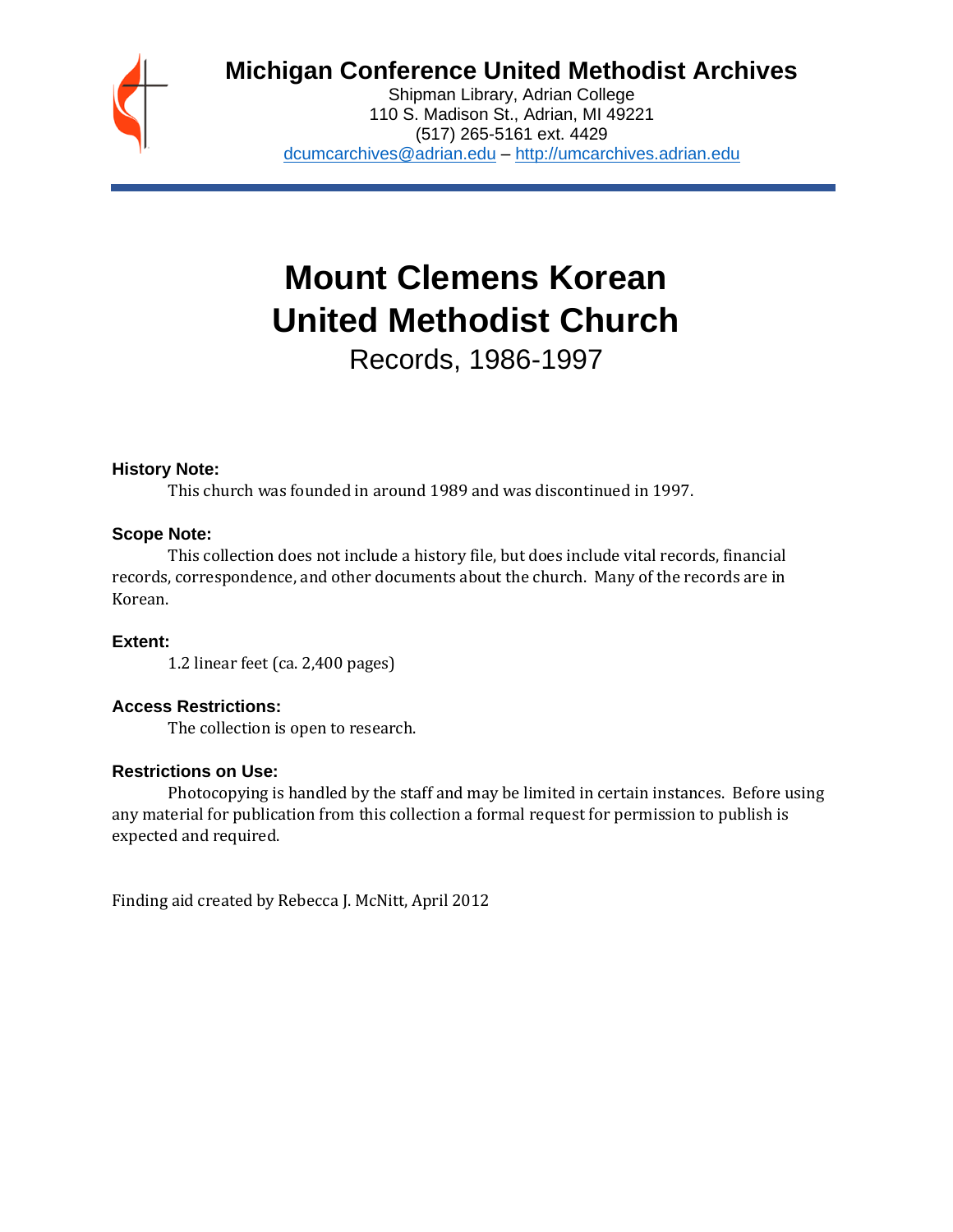## **Appointments List**

- 1989-1995: Chang Eun Park
- 1995-1997: Kae Yang Park